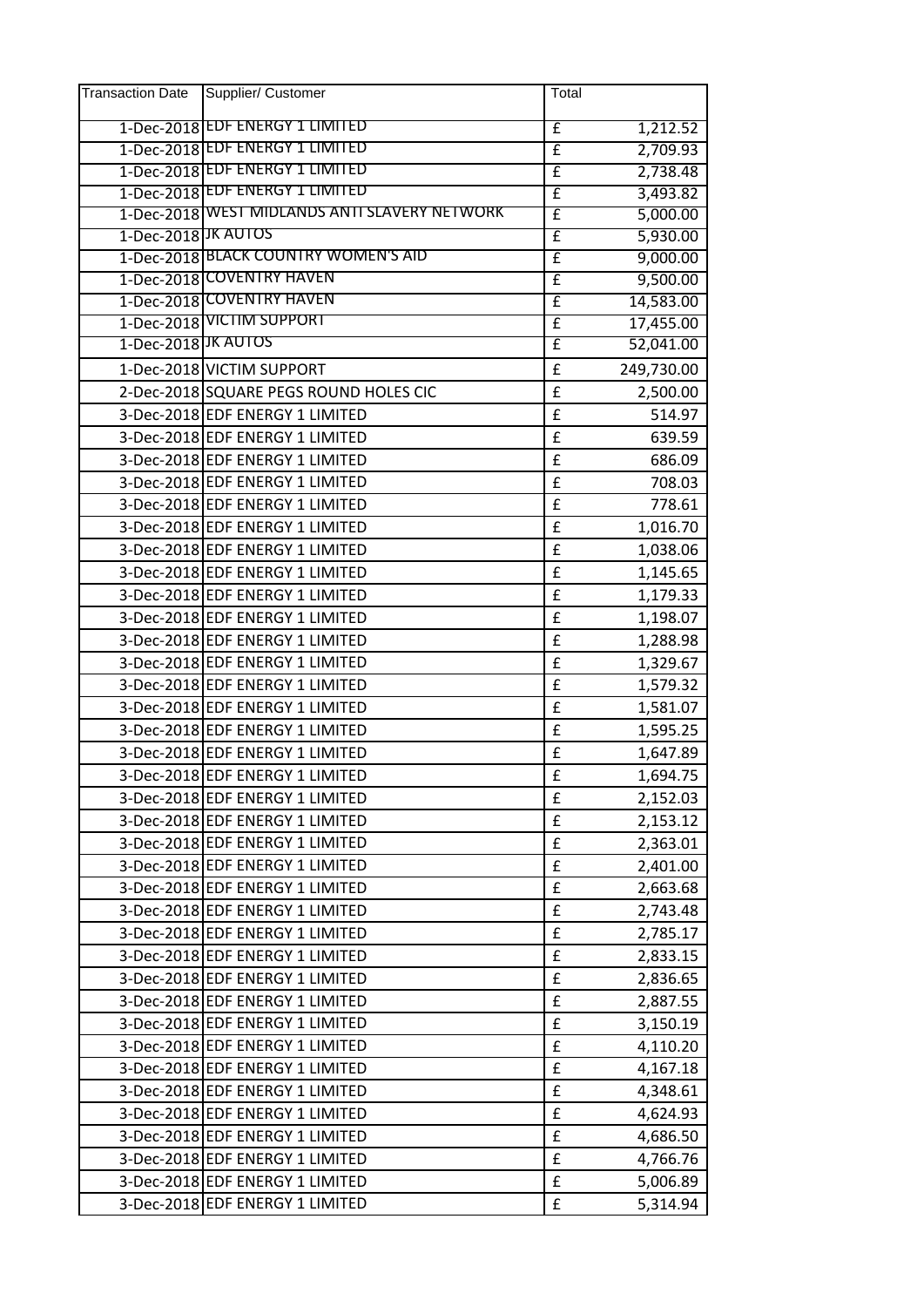|                         | 3-Dec-2018 EDF ENERGY 1 LIMITED             | £                  | 6,127.54  |
|-------------------------|---------------------------------------------|--------------------|-----------|
|                         | 3-Dec-2018 EDF ENERGY 1 LIMITED             | $\mathbf f$        | 6,773.36  |
|                         | 3-Dec-2018 EDF ENERGY 1 LIMITED             | $\pmb{\mathsf{f}}$ | 6,896.41  |
|                         | 3-Dec-2018 EDF ENERGY 1 LIMITED             | $\pmb{\mathsf{f}}$ | 8,627.28  |
|                         | 3-Dec-2018 EDF ENERGY 1 LIMITED             | £                  | 8,633.08  |
|                         | 3-Dec-2018 EDF ENERGY 1 LIMITED             | $\pmb{\mathsf{f}}$ | 10,734.84 |
|                         | 3-Dec-2018 EDF ENERGY 1 LIMITED             | £                  | 13,042.89 |
|                         | 3-Dec-2018 EDF ENERGY 1 LIMITED             | £                  | 13,820.55 |
|                         | 3-Dec-2018 EDF ENERGY 1 LIMITED             | $\mathbf f$        | 15,036.96 |
|                         | 3-Dec-2018 EDF ENERGY 1 LIMITED             | £                  | 30,436.69 |
|                         | 3-Dec-2018 EDF ENERGY 1 LIMITED             | $\mathbf f$        | 31,339.82 |
|                         | 4-Dec-2018 WATERPLUS SELECT LIMITED         | £                  | 696.57    |
|                         | 4-Dec-2018 EDF ENERGY 1 LIMITED             | £                  | 8,186.43  |
|                         | 4-Dec-2018 WATERPLUS SELECT LIMITED         | £                  | 25,305.25 |
|                         | 7-Dec-2018 FRIENDS OF SHIRLEY PARK          | $\pmb{\mathsf{f}}$ | 2,450.00  |
|                         | 9-Dec-2018 INJENUITY LTD                    | $\pmb{\mathsf{f}}$ | 1,200.00  |
|                         | 10-Dec-2018 WATERPLUS SELECT LIMITED        | £                  | 593.04    |
|                         | 10-Dec-2018 WATERPLUS SELECT LIMITED        | £                  | 916.15    |
|                         | 10-Dec-2018 WATERPLUS SELECT LIMITED        | $\pmb{\mathsf{f}}$ | 916.15    |
|                         | 10-Dec-2018 BANGLADESHI WOMEN'S ASSOCIATION | $\pmb{\mathsf{f}}$ | 2,150.00  |
|                         | 10-Dec-2018 DARLASTON BOYS CLUB             | $\mathbf f$        | 2,500.00  |
|                         | WALSALL LEISURE GARDENS L.M.A - SLATERS     |                    |           |
|                         | 11-Dec-2018 LANE ALLOTMENTS                 | £                  | 2,500.00  |
|                         | 11-Dec-2018 INJENUITY LTD                   | £                  | 2,800.00  |
|                         | 12-Dec-2018 STAR AUTO RECOVERY(B'HEATH)LTD  | £                  | 19,548.00 |
|                         | 13-Dec-2018 ZENITH DUDLEY CIC               | £                  | 5,000.00  |
|                         | 15-Dec-2018 CORONA ENERGY                   | $\pmb{\mathsf{f}}$ | 540.00    |
| 16-Dec-2018 HMCTS       |                                             | $\mathbf f$        | 961.40    |
| 16-Dec-2018 HMCTS       |                                             | $\pmb{\mathsf{f}}$ | 1,011.40  |
|                         | 16-Dec-2018 LEX AUTOLEASE                   | $\mathbf f$        | 2,863.70  |
|                         | 18-Dec-2018 THE PIONEER GROUP               | $\pmb{\mathsf{f}}$ | 5,000.00  |
| 20-Dec-2018 BRITISH GAS |                                             | £                  | 500.71    |
|                         | 20-Dec-2018 BRITISH GAS                     | $\mathbf f$        | 525.46    |
|                         | 20-Dec-2018 BRITISH GAS                     | £                  | 654.01    |
|                         | 20-Dec-2018 VODAFONE LIMITED                | $\mathbf f$        | 766.00    |
|                         | 20-Dec-2018 BRITISH GAS                     | $\mathbf f$        | 945.82    |
|                         | 20-Dec-2018 BRITISH GAS                     | £                  | 1,089.15  |
|                         | 20-Dec-2018 BRITISH GAS                     | £                  | 1,156.67  |
|                         | 20-Dec-2018 BRITISH GAS                     | $\pmb{\mathsf{f}}$ | 1,240.01  |
|                         | 20-Dec-2018 BRITISH GAS                     | $\pmb{\mathsf{f}}$ | 1,426.53  |
|                         | 20-Dec-2018 WILLENHALL COMM FORUM LTD       | $\pmb{\mathsf{f}}$ | 2,000.00  |
|                         | 20-Dec-2018 BRITISH GAS                     | $\mathbf f$        | 2,221.71  |
|                         | 20-Dec-2018 BRITISH GAS                     | $\pmb{\mathsf{f}}$ | 3,715.86  |
|                         | 20-Dec-2018 BRITISH GAS                     | £                  | 4,013.00  |
|                         | 21-Dec-2018 VODAFONE LIMITED                | £                  | 551.12    |
|                         | 21-Dec-2018 WATERPLUS SELECT LIMITED        | $\pmb{\mathsf{f}}$ | 572.76    |
|                         | 21-Dec-2018 VODAFONE LIMITED                | $\pmb{\mathsf{f}}$ | 832.90    |
|                         | 21-Dec-2018 VODAFONE LIMITED                | $\pmb{\mathsf{f}}$ | 1,023.75  |
|                         | 21-Dec-2018 EDF ENERGY 1 LIMITED            | £                  | 15,258.60 |
|                         | 21-Dec-2018 VODAFONE LIMITED                | $\mathbf f$        | 63,357.77 |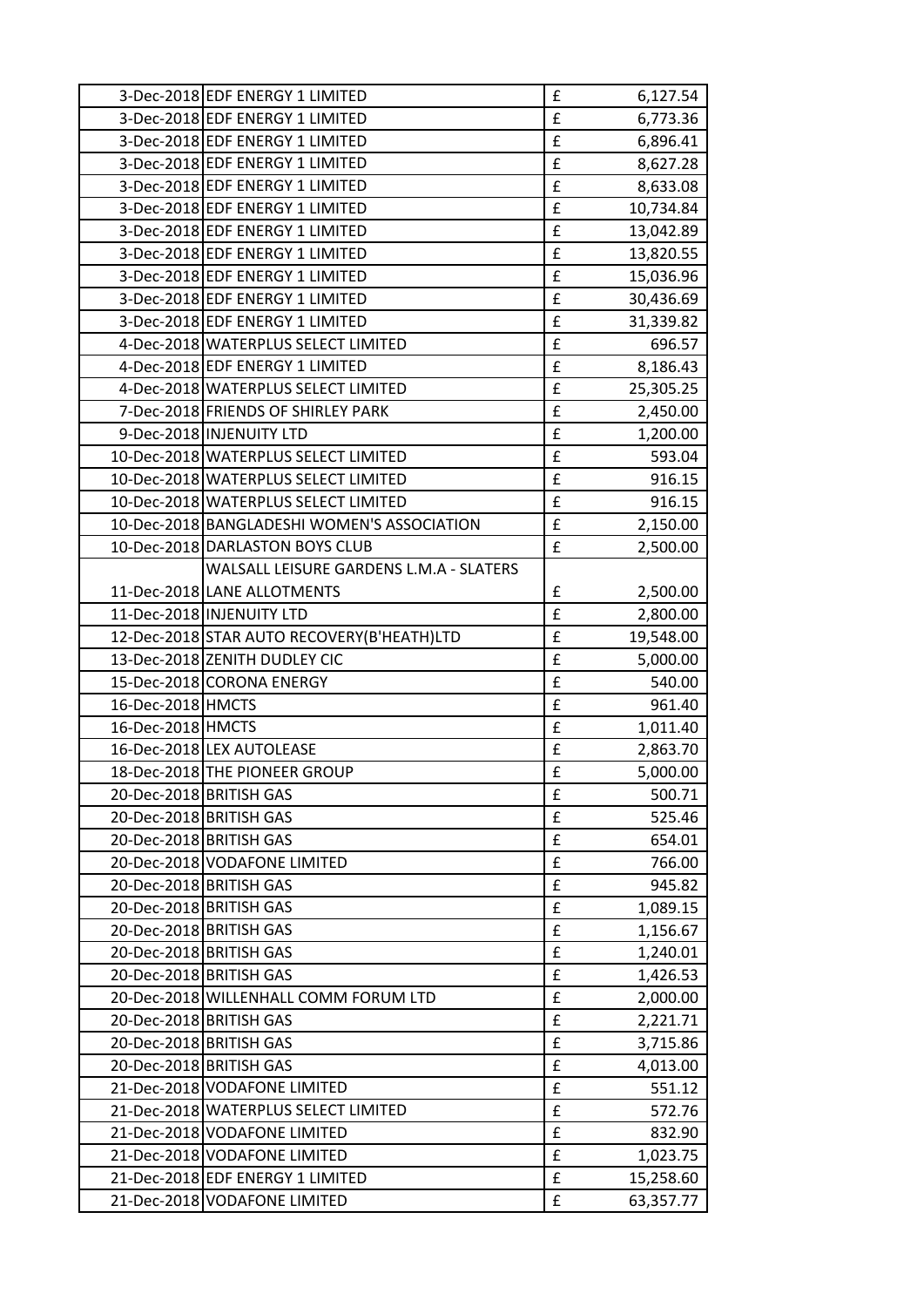|                    | 22-Dec-2018 ALL SAINTS DARLASTON CHURCH        | £            | 2,500.00   |
|--------------------|------------------------------------------------|--------------|------------|
|                    | 22-Dec-2018 EDF ENERGY 1 LIMITED               | £            | 4,772.06   |
|                    | 26-Dec-2018 GATHER DUDLEY CIC                  | £            | 3,000.00   |
|                    | 27-Dec-2018 URBAN HEARD: YOUTH ENGAGEMENT      | £            | 3,308.00   |
|                    | 27-Dec-2018 LONDON GRID LIMITED                | £            | 14,237.09  |
| 28-Dec-2018 SYTECH |                                                | £            | 2,580.00   |
| 30-Dec-2018 SYTECH |                                                | £            | 924.00     |
|                    | 30-Dec-2018 LONDON GRID LIMITED                | $\mathbf{f}$ | 1,086.30   |
| 30-Dec-2018 SYTECH |                                                | £            | 2,580.00   |
| 30-Dec-2018 SYTECH |                                                | £            | 2,580.00   |
|                    | 30-Dec-2018 Eurofins Forensic Services Limited | £            | 2,749.43   |
|                    | 30-Dec-2018 Eurofins Forensic Services Limited | £            | 2,867.75   |
|                    | 30-Dec-2018 E & S MOTORS LTD                   | £            | 3,340.00   |
|                    | 30-Dec-2018 Eurofins Forensic Services Limited | £            | 6,299.09   |
|                    | 30-Dec-2018 ROWLEY AUTO SERVICES LTD           | $\mathbf{f}$ | 8,580.00   |
| 30-Dec-2018 SYTECH |                                                | £            | 11,352.00  |
|                    | 30-Dec-2018 E & S MOTORS LTD                   | £            | 14,361.00  |
|                    | 30-Dec-2018 ROWLEY AUTO SERVICES LTD           | £            | 19,220.00  |
|                    | 30-Dec-2018 THE MANSFIELD GROUP                | $\mathbf{f}$ | 189,310.00 |
|                    | 31-Dec-2018 RS RECOVERY LTD                    | £            | 43,903.00  |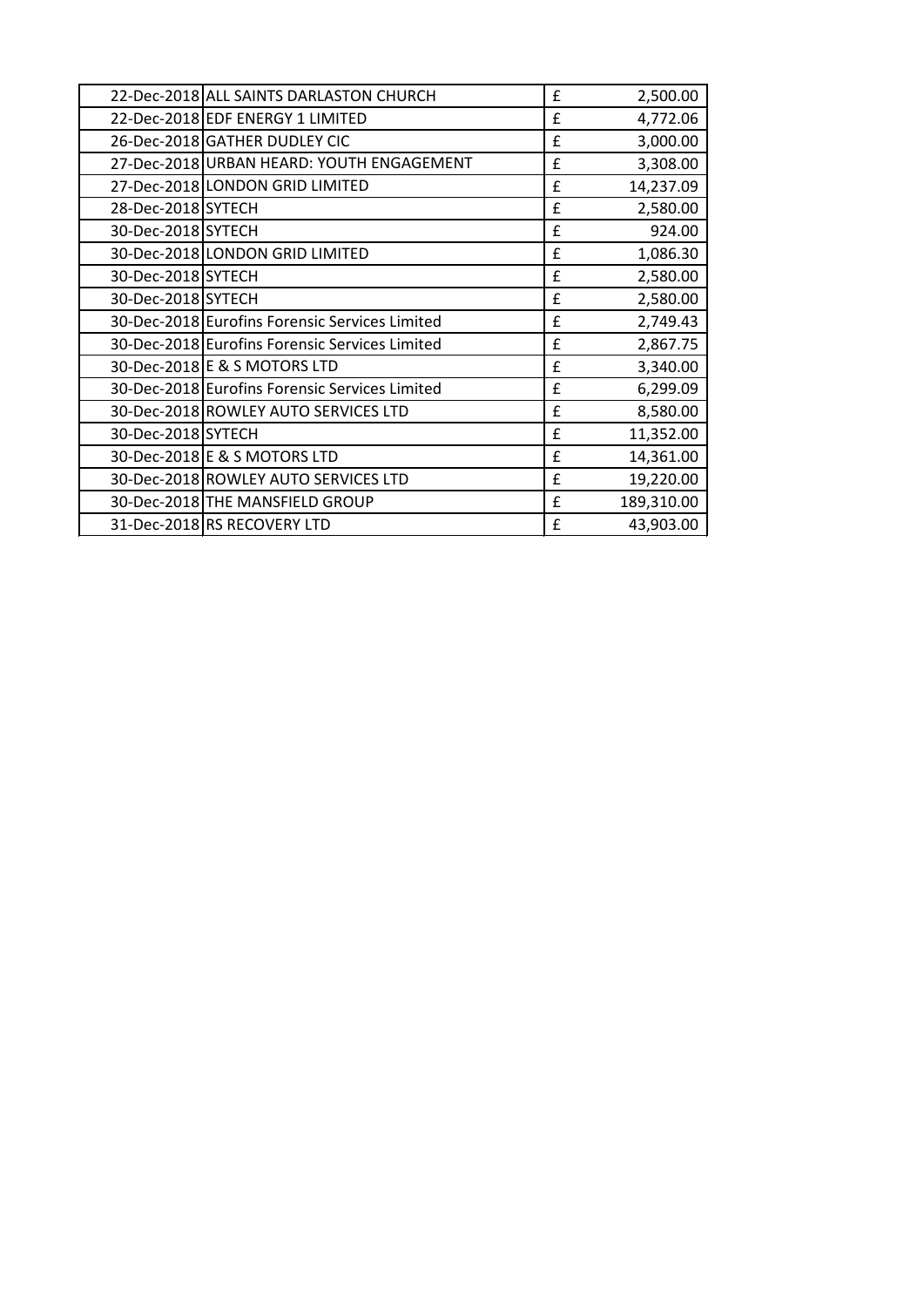| Service Area Description               | <b>Account Description</b>                        |
|----------------------------------------|---------------------------------------------------|
| Property Services - Engineering        | Electricity                                       |
| Property Services - Engineering        | Electricity                                       |
| <b>Property Services - Engineering</b> | Electricity                                       |
| <b>Property Services - Engineering</b> | Electricity                                       |
| Commissioning                          | <b>Restorative Justice</b>                        |
| <b>Facilities Hard</b>                 | <b>Statutory Vehicle Fees &amp; Reimbursement</b> |
| Commissioning                          | <b>Restorative Justice</b>                        |
| Commissioning                          | <b>Restorative Justice</b>                        |
| Commissioning                          | <b>Restorative Justice</b>                        |
| Commissioning                          | <b>Restorative Justice</b>                        |
| <b>Facilities Hard</b>                 | <b>Statutory Vehicle Fees &amp; Reimbursement</b> |
| Commissioning                          | <b>Restorative Justice</b>                        |
| Commissioning                          | <b>Active Citizens Fund</b>                       |
| <b>Property Services - Engineering</b> | Electricity                                       |
| <b>Property Services - Engineering</b> | Electricity                                       |
| <b>Property Services - Engineering</b> | Electricity                                       |
| <b>Property Services - Engineering</b> | Electricity                                       |
| <b>Property Services - Engineering</b> | Electricity                                       |
| <b>Property Services - Engineering</b> | Electricity                                       |
| <b>Property Services - Engineering</b> | Electricity                                       |
| <b>Property Services - Engineering</b> | Electricity                                       |
| <b>Property Services - Engineering</b> | Electricity                                       |
| <b>Property Services - Engineering</b> | Electricity                                       |
| <b>Property Services - Engineering</b> | Electricity                                       |
| <b>Property Services - Engineering</b> | Electricity                                       |
| <b>Property Services - Engineering</b> | Electricity                                       |
| <b>Property Services - Engineering</b> | Electricity                                       |
| <b>Property Services - Engineering</b> | Electricity                                       |
| <b>Property Services - Engineering</b> | Electricity                                       |
| <b>Property Services - Engineering</b> | Electricity                                       |
| <b>Property Services - Engineering</b> | Electricity                                       |
| <b>Property Services - Engineering</b> | Electricity                                       |
| <b>Property Services - Engineering</b> | Electricity                                       |
| <b>Property Services - Engineering</b> | Electricity                                       |
| <b>Property Services - Engineering</b> | Electricity                                       |
| <b>Property Services - Engineering</b> | Electricity                                       |
| <b>Property Services - Engineering</b> | Electricity                                       |
| <b>Property Services - Engineering</b> | Electricity                                       |
| <b>Property Services - Engineering</b> | Electricity                                       |
| <b>Property Services - Engineering</b> | Electricity                                       |
| <b>Property Services - Engineering</b> | Electricity                                       |
| <b>Property Services - Engineering</b> | Electricity                                       |
| <b>Property Services - Engineering</b> | Electricity                                       |
| <b>Property Services - Engineering</b> | Electricity                                       |
| <b>Property Services - Engineering</b> | Electricity                                       |
| <b>Property Services - Engineering</b> | Electricity                                       |
| <b>Property Services - Engineering</b> | Electricity                                       |
| <b>Property Services - Engineering</b> | Electricity                                       |
| <b>Property Services - Engineering</b> | Electricity                                       |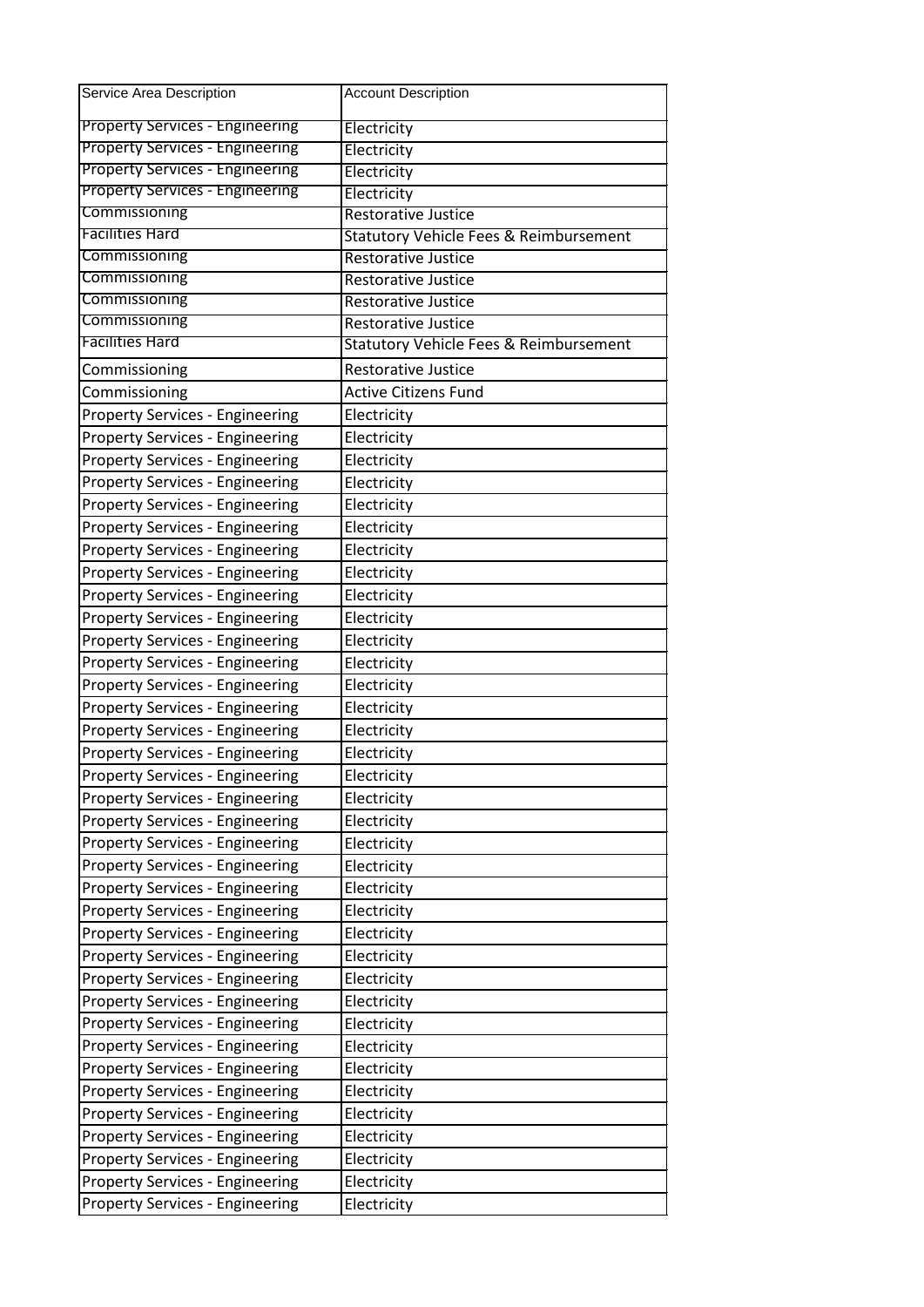| <b>Property Services - Engineering</b>                                           | Electricity                                          |
|----------------------------------------------------------------------------------|------------------------------------------------------|
| <b>Property Services - Engineering</b>                                           | Electricity                                          |
| <b>Property Services - Engineering</b>                                           | Electricity                                          |
| <b>Property Services - Engineering</b>                                           | Electricity                                          |
| <b>Property Services - Engineering</b>                                           | Electricity                                          |
| <b>Property Services - Engineering</b>                                           | Electricity                                          |
| <b>Property Services - Engineering</b>                                           | Electricity                                          |
| <b>Property Services - Engineering</b>                                           | Electricity                                          |
| <b>Property Services - Engineering</b>                                           | Electricity                                          |
| <b>Property Services - Engineering</b>                                           | Electricity                                          |
| <b>Property Services - Engineering</b>                                           | Electricity                                          |
| <b>Property Services - Engineering</b>                                           | Water                                                |
| <b>Property Services - Engineering</b>                                           | Electricity                                          |
| <b>Property Services - Engineering</b>                                           | Water                                                |
| Commissioning                                                                    | <b>Active Citizens Fund</b>                          |
| IT and Digital                                                                   | <b>IT Support and Maintenance</b>                    |
| <b>Property Services - Engineering</b>                                           | Water                                                |
| <b>Property Services - Engineering</b>                                           | Water                                                |
| <b>Property Services - Engineering</b>                                           | Water                                                |
| Commissioning                                                                    | <b>Active Citizens Fund</b>                          |
| Commissioning                                                                    | <b>Active Citizens Fund</b>                          |
|                                                                                  |                                                      |
| Commissioning                                                                    | <b>Active Citizens Fund</b>                          |
| IT and Digital                                                                   | <b>IT Support and Maintenance</b>                    |
| <b>Facilities Hard</b>                                                           | Statutory Vehicle Fees & Reimbursement               |
| Commissioning                                                                    | <b>Active Citizens Fund</b>                          |
| Property Services - Engineering                                                  | Gas                                                  |
| <b>Facilities Hard</b>                                                           | Fees & Charges                                       |
| <b>Facilities Hard</b>                                                           | Fees & Charges                                       |
|                                                                                  |                                                      |
|                                                                                  |                                                      |
| <b>Fleet Services - Fleet Operations</b><br>Commissioning                        | Managers Lease Scheme<br><b>Active Citizens Fund</b> |
| <b>Property Services - Engineering</b>                                           | Electricity                                          |
| <b>Property Services - Engineering</b>                                           |                                                      |
|                                                                                  | Electricity<br>Electricity                           |
| <b>Property Services - Engineering</b><br>IT and Digital                         | Telecommunications                                   |
|                                                                                  | Electricity                                          |
| <b>Property Services - Engineering</b><br><b>Property Services - Engineering</b> | Electricity                                          |
| <b>Property Services - Engineering</b>                                           |                                                      |
| <b>Property Services - Engineering</b>                                           | Electricity<br>Electricity                           |
| Property Services - Engineering                                                  | Electricity                                          |
| Commissioning                                                                    | <b>Active Citizens Fund</b>                          |
|                                                                                  |                                                      |
| <b>Property Services - Engineering</b><br><b>Property Services - Engineering</b> | Electricity<br>Electricity                           |
| <b>Property Services - Engineering</b>                                           | Electricity                                          |
| West Midlands Office for Policing                                                | Telecommunications                                   |
|                                                                                  | Water                                                |
| <b>Property Services - Engineering</b><br><b>CMPG</b>                            |                                                      |
|                                                                                  | Telecommunications                                   |
| Mobility                                                                         | <b>Telecommunications</b>                            |
| <b>Property Services - Engineering</b><br>IT and Digital                         | Electricity<br>Telecommunications                    |